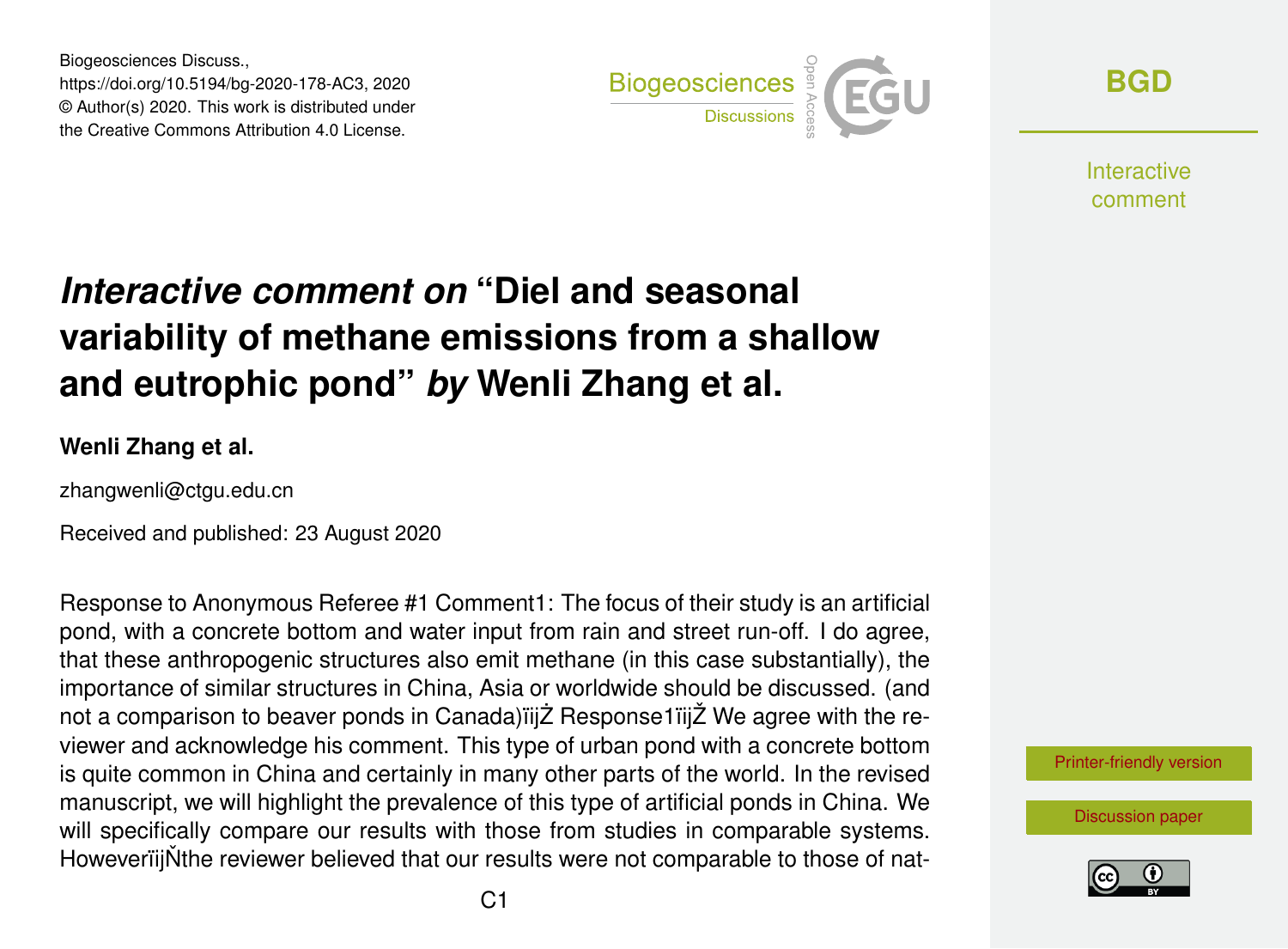ural ponds, which we do not fully agree with. Despite the widespread and increasing abundance of urban ponds, little research has been done on methane emissions from such systems. Comparison of observed methane fluxes from urban ponds to fluxes from natural ponds, which are considered as global hotspots of methane emissions, provides a valuable context for the discussion of our findings. The substantial emissions that we observed in a city pond in China, potentially stimulates further research on geographic and climatic controls of methane emissions from urban ponds.

Comment2: The fact that methane production and methane fluxes are enhanced with increasing temperature is nothing new, and this study does not reveal any further insights here. - The same is rue for the influence of organic matter, for which phosphate content is taken as proxy in this study. The more organic material can be degraded, the higher is the methane production. Response2ïijŽ The reviewer is right and studies have shown that both temperature and organic matter affect CH4 emissions from water bodies. Yet, those studies often relied on short term (30 min) measurements at monthly intervals and did not resolve diurnal variations. Meteorological variables such as temperature, air pressure, and solar radiation can change over timescales of minutes to seasons, which can affect the emissions. Our study, with high frequency flux measurements (half-hourly monitoring for 1 dayiijNeach month for one year), may have a higher probability of detecting direct temperature effects than studies using less frequent measurements, presumably being less influenced by seasonal primary productivity. In addition, our study not only analyzed the effects of temperature and eutrophication level on methane release, but also further explored the synergistic effects of temperature and eutrophication on methane release. Finally, environmental drivers of methane emissions from urban ponds are largely unknown and our results show that both temperature and trophic state are important drivers of methane emissions from urban ponds. This can contribute to future studies exploring the role of urban ponds in the global carbon budget and for predictions for changes under the influence of climate change and urban development.

## **[BGD](https://bg.copernicus.org/preprints/)**

Interactive comment

[Printer-friendly version](https://bg.copernicus.org/preprints/bg-2020-178/bg-2020-178-AC3-print.pdf)

[Discussion paper](https://bg.copernicus.org/preprints/bg-2020-178)